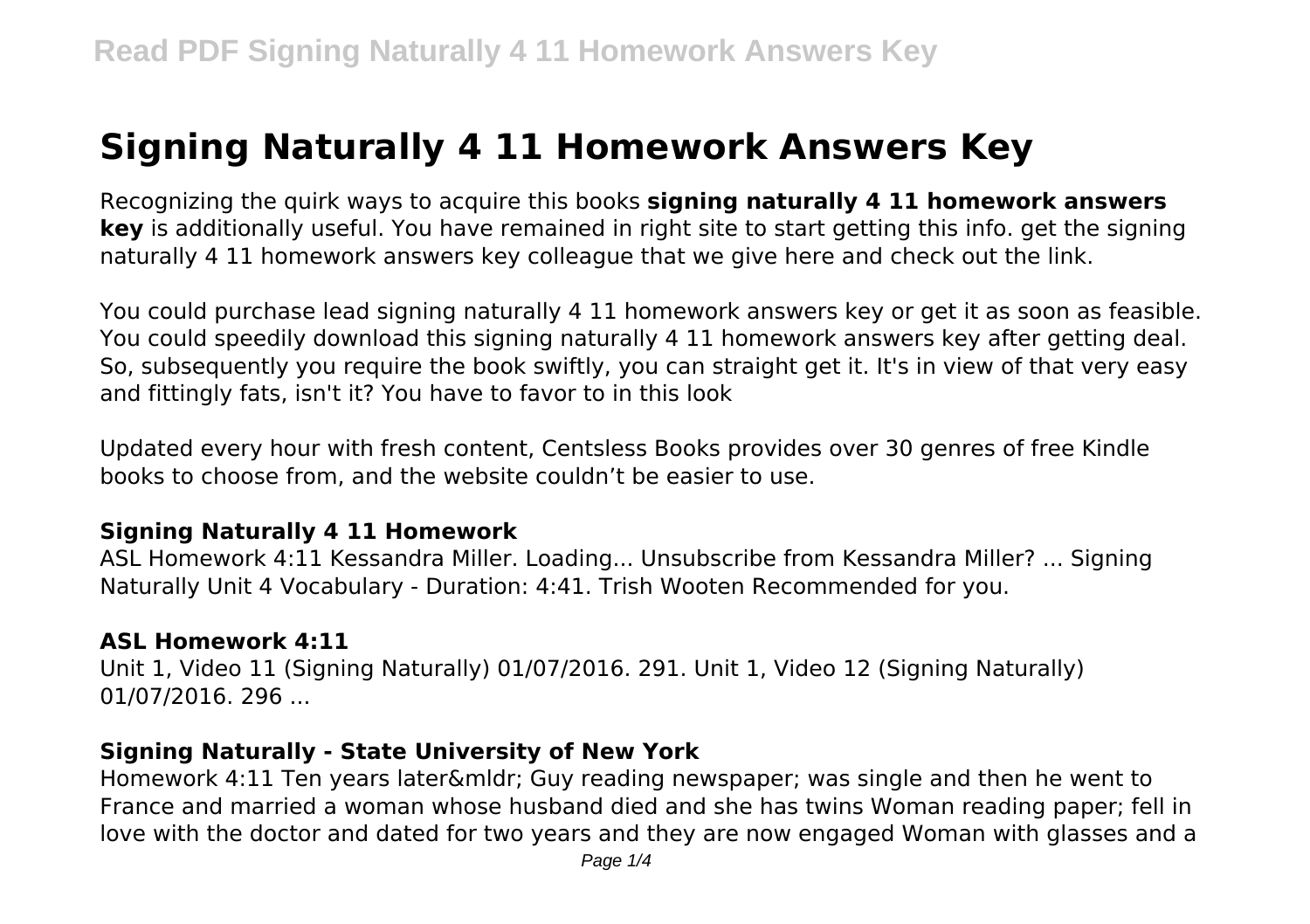bowl looking over at the girl paper; was married for 32 years then got a divorce and moved in with her daughter and ...

#### **asl homework 4-11,4-15 copy - Homework 4:11 Ten years ...**

reading signing naturally 4 11 homework answers key, we're certain that you will not locate bored time. Based on that case, it's positive that your era to get into this collection will not spend wasted. You can begin to overcome this soft file stamp album to choose bigger reading material.

#### **Signing Naturally 4 11 Homework Answers Key**

Signing Naturally Homework 4.13: Chris Latelle Sign-1100-030 David's Keys: 1) How many keys does David have altogether? a. 11 keys 2) What is each key for? a. He has 3 for his apartment. b. He has 1 for his mailrooms. c. He has 1 for his bike lock. d. He has 1 for his gym locker. e. He has 2 for work. 1 for the front door, 1 for his office.

#### **ASL HW 4.13.docx - Signing Naturally Homework 4.13 Chris ...**

Signing Naturally Homework 4:7 How Old? 1. 6: Cat 2. 18: Oldest son 3. 1 month old: goldfish 4. 3: Daughter 5. 11: Roommate's son 6. 9: youngest son 7. 5: Dog 8. 15: Brother's oldest son 9. 1: Daughter's baby 10. 10: Brother 11. 17: Meet his wife when she was 17 12. 2: Dad's bird Identify Number Type

## **Signing Naturally Homework 4.7.docx - Signing Naturally ...**

DEAF 310 ASL 1 Signing Naturally Unit 4 6. 86 7. 68 8. 76 9. 78 10. 87 11. 67 12. 96 Homework 4:4 Read about Marie Jean Philip Homework 4:5 Minidialogue 1 1. 1 brother 2. 20, 25 3. Close before college, now not so much Minidialogue 2 1. 2 brothers, 1 sister 2. Michelle is the youngest, not married.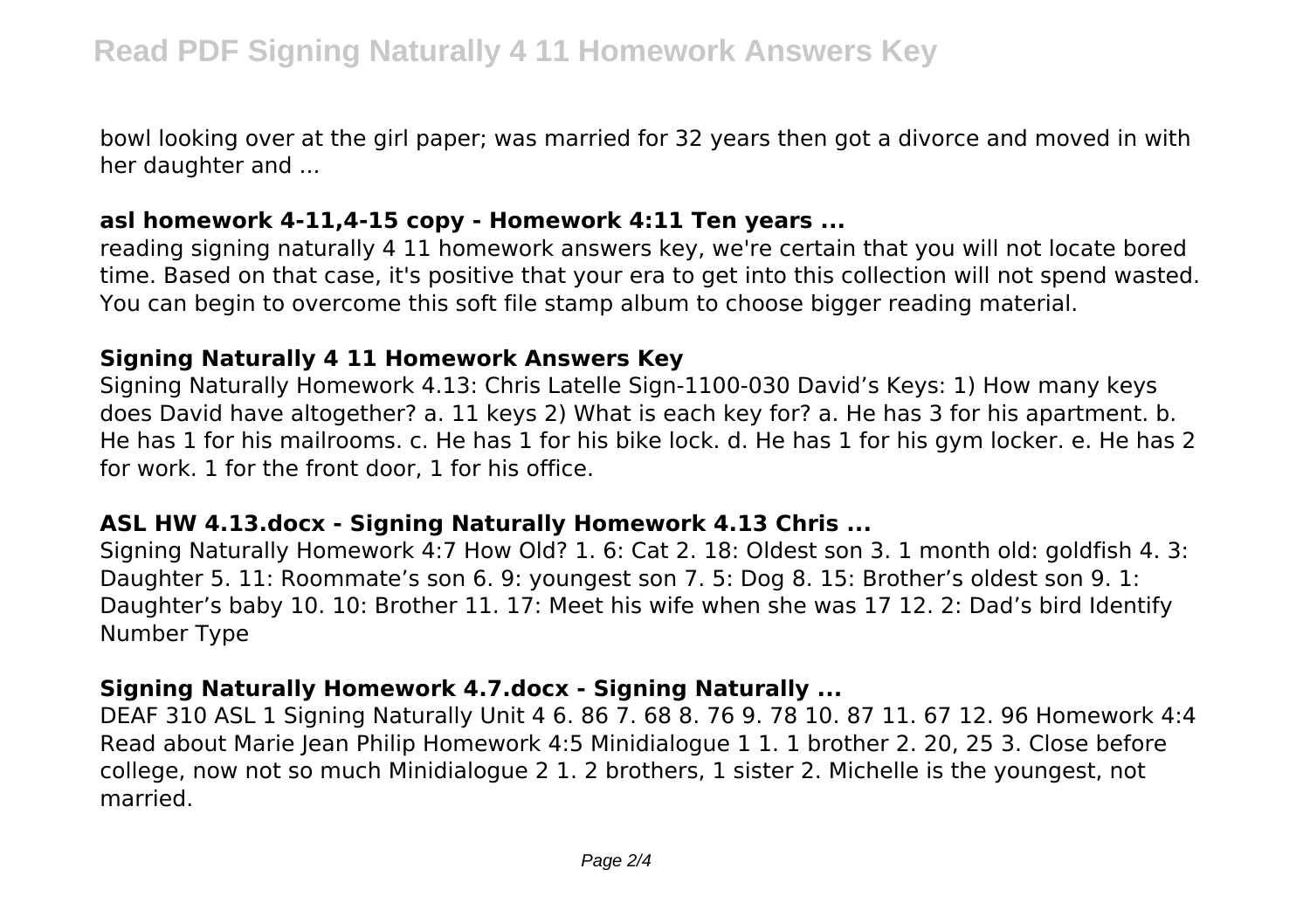# **Homework 4.1 to 4.7.docx - DEAF 310 ASL 1 Signing Naturally...**

View Homework Help - Homework 4.8 to 4.15.docx from DEAF 310 at Sacramento City College. DEAF 310 ASL 1 Signing Naturally Unit 4 Homework 4:8 Minidialogue 1 1. Granddaughter 2. Her oldest son 3. The

#### **Homework 4.8 to 4.15.docx - DEAF 310 ASL 1 Signing ...**

signing-naturally-unit-4-homework-answers-key 1/1 Downloaded from datacenterdynamics.com.br on November 7, 2020 by guest [PDF] Signing Naturally Unit 4 Homework Answers Key If you ally dependence such a referred signing naturally unit 4 homework answers key books that will have enough money you worth, acquire the no question best seller from us ...

# **Signing Naturally Unit 4 Homework Answers Key ...**

10:4 Minidialogues: Minidialogue 1: 1) Iva thinks John is a goody-goody. Last friday, his friend group was being mischievous and throwing eggs and toilet paper at a house. John wanted nothing to do with it and went home. 2) John didn't want to participate because he wasn't feeling good, he was sick.

# **HW\_ 10\_4 - 10:4 Minidialogues Minidialogue 1 1 Iva thinks ...**

Signing Naturally Homework 4.14: Chris Latelle Sign-1100-030 Minidialogue 1: 1) What 2 comments does Stefanie make about Priscilla's grandmother? a. She looks good and young. 2) How old is Priscilla's grandmother? a. She is 65 years old. 3) How does Priscilla explain her grandmother's youthful look? a. She looks like she did when Priscilla was a little kid.

# **ASL HW 4.14.docx - Signing Naturally Homework 4.14 Chris ...**

signing naturally homework answers unit 3, signing naturally homework answers unit 5, signing naturally homework answers unit 4, signing naturally homework answers ...